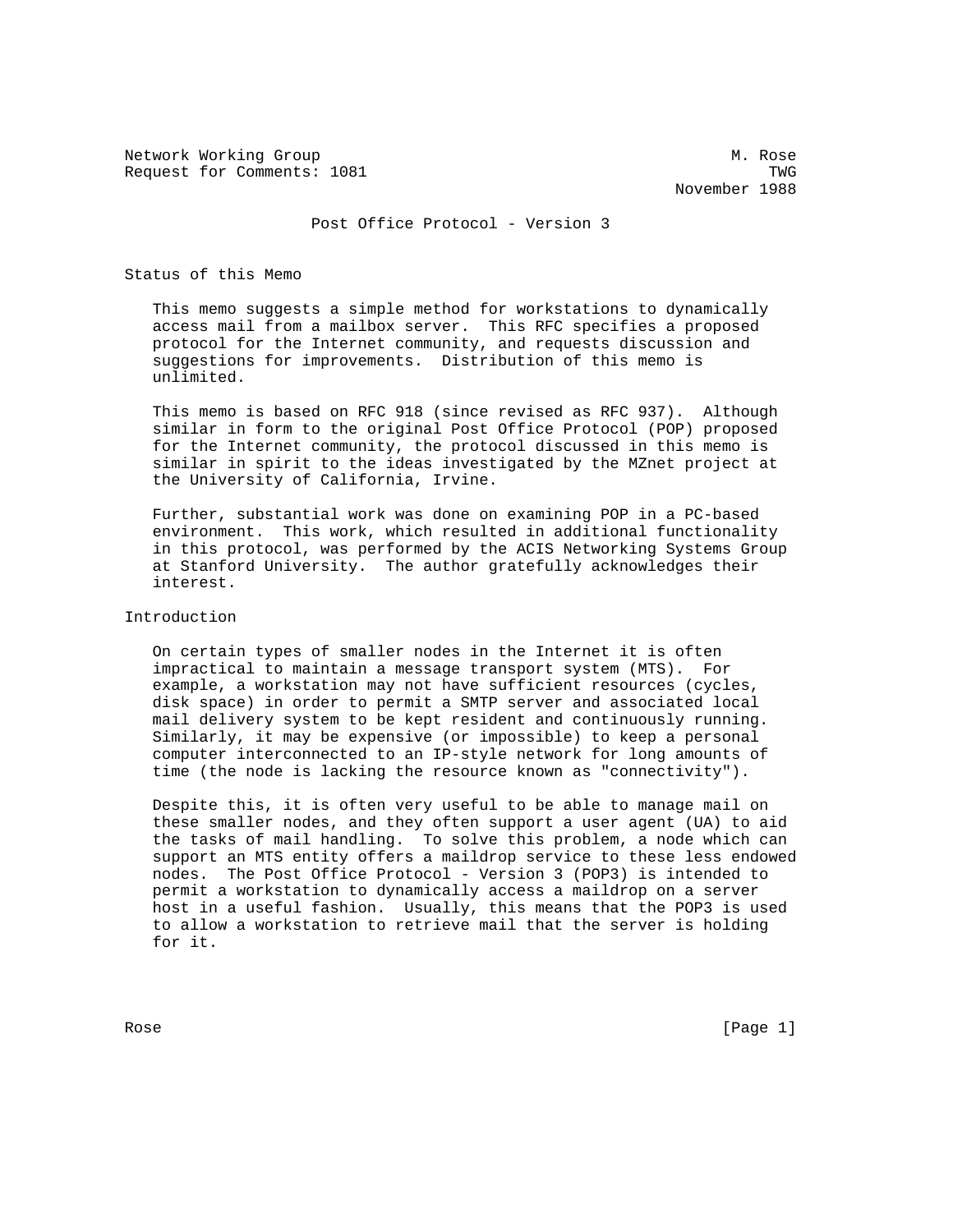For the remainder of this memo, the term "client host" refers to a host making use of the POP3 service, while the term "server host" refers to a host which offers the POP3 service.

A Short Digression

 This memo does not specify how a client host enters mail into the transport system, although a method consistent with the philosophy of this memo is presented here:

 When the user agent on a client host wishes to enter a message into the transport system, it establishes an SMTP connection to its relay host (this relay host could be, but need not be, the POP3 server host for the client host).

 If this method is followed, then the client host appears to the MTS as a user agent, and should NOT be regarded as a "trusted" MTS entity in any sense whatsoever. This concept, along with the role of the POP3 as a part of a split-UA model is discussed later in this memo.

 Initially, the server host starts the POP3 service by listening on TCP port 110. When a client host wishes to make use of the service, it establishes a TCP connection with the server host. When the connection is established, the POP3 server sends a greeting. The client and POP3 server then exchange commands and responses (respectively) until the connection is closed or aborted.

 Commands in the POP3 consist of a keyword possibly followed by an argument. All commands are terminated by a CRLF pair.

 Responses in the POP3 consist of a success indicator and a keyword possibly followed by additional information. All responses are terminated by a CRLF pair. There are currently two success indicators: positive ("+OK") and negative ("-ERR").

 Responses to certain commands are multi-line. In these cases, which are clearly indicated below, after sending the first line of the response and a CRLF, any additional lines are sent, each terminated by a CRLF pair. When all lines of the response have been sent, a final line is sent, consisting of a termination octet (decimal code 046, ".") and a CRLF pair. If any line of the multi-line response begins with the termination octet, the line is "byte-stuffed" by pre-pending the termination octet to that line of the response. Hence a multi-line response is terminated with the five octets "CRLF.CRLF". When examining a multi-line response, the client checks to see if the line begins with the termination octet. If so and if octets other than CRLF follow, the the first octet of the line (the termination octet) is stripped away. If so and if CRLF immediately

Rose [Page 2]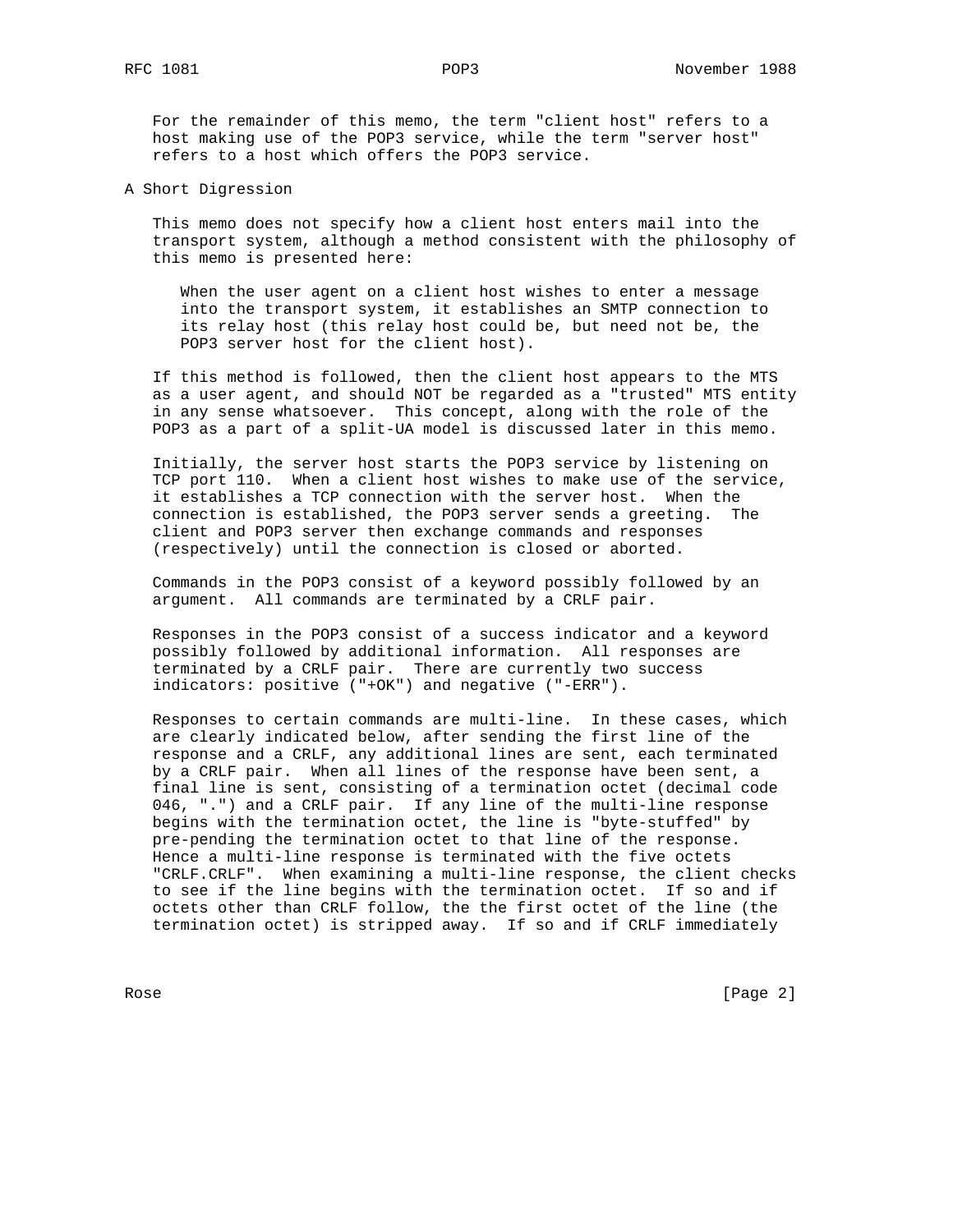follows the termination character, then the response from the POP server is ended and the line containing ".CRLF" is not considered part of the multi-line response.

 A POP3 session progresses through a number of states during its lifetime. Once the TCP connection has been opened and the POP3 server has sent the greeting, the session enters the AUTHORIZATION state. In this state, the client must identify itself to the POP3 server. Once the client has successfully done this, the server acquires resources associated with the client's maildrop, and the session enters the TRANSACTION state. In this state, the client requests actions on the part of the POP3 server. When the client has finished its transactions, the session enters the UPDATE state. In this state, the POP3 server releases any resources acquired during the TRANSACTION state and says goodbye. The TCP connection is then closed.

The AUTHORIZATION State

 Once the TCP connection has been opened by a POP3 client, the POP3 server issues a one line greeting. This can be any string terminated by CRLF. An example might be:

S. +OK dewey POP3 server ready (Comments to: PostMaster@UDEL.EDU)

 Note that this greeting is a POP3 reply. The POP3 server should always give a positive response as the greeting.

 The POP3 session is now in the AUTHORIZATION state. The client must now issue the USER command. If the POP3 server responds with a positive success indicator ("+OK"), then the client may issue either the PASS command to complete the authorization, or the QUIT command to terminate the POP3 session. If the POP3 server responds with a negative success indicator ("-ERR") to the USER command, then the client may either issue a new USER command or may issue the QUIT command.

 When the client issues the PASS command, the POP3 server uses the argument pair from the USER and PASS commands to determine if the client should be given access to the appropriate maildrop. If so, the POP3 server then acquires an exclusive-access lock on the maildrop. If the lock is successfully acquired, the POP3 server parses the maildrop into individual messages (read note below), determines the last message (if any) present in the maildrop that was referenced by the RETR command, and responds with a positive success indicator. The POP3 session now enters the TRANSACTION state. If the lock can not be acquired or the client should is denied access to the appropriate maildrop or the maildrop can't be parsed for some

Rose [Page 3]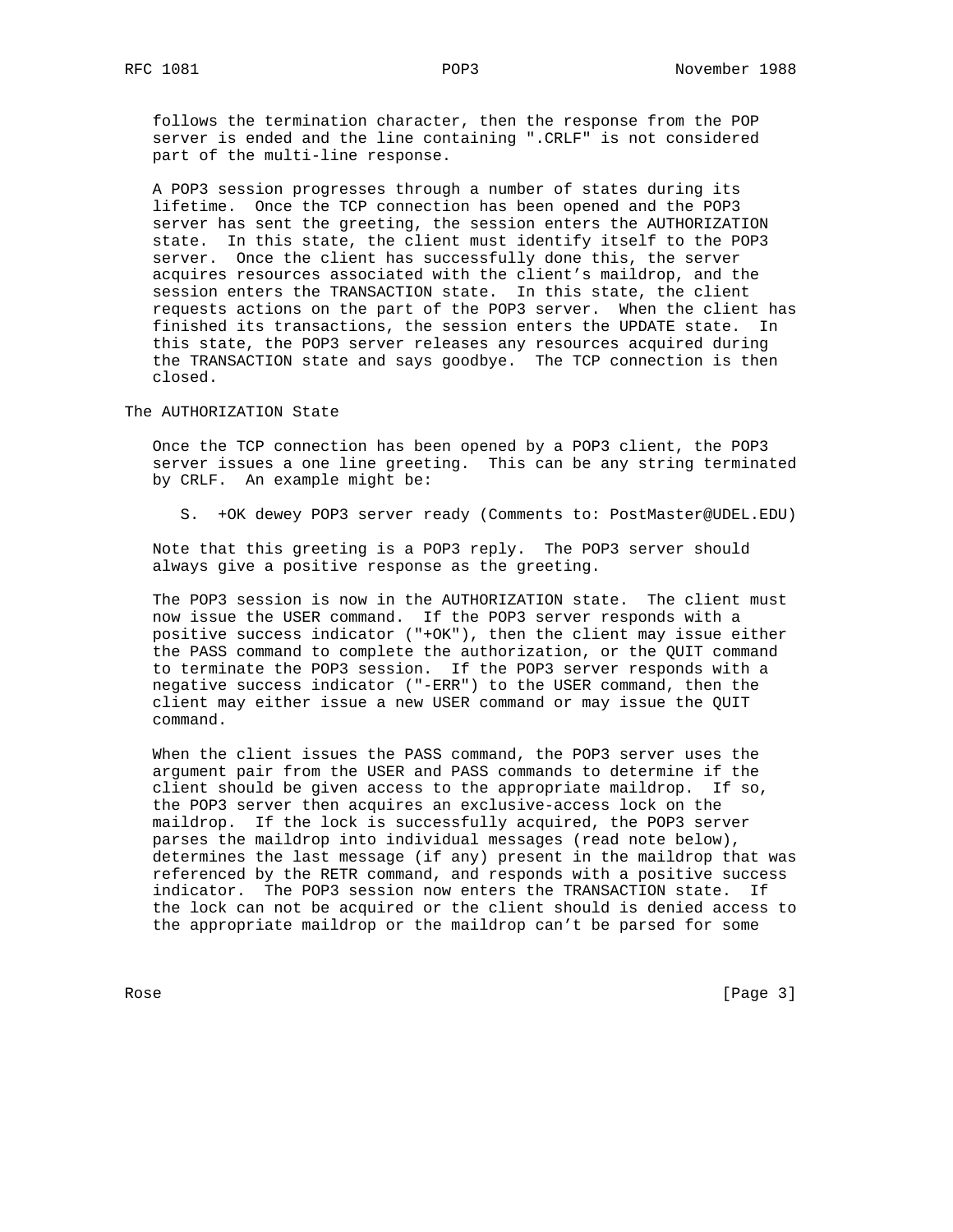reason, the POP3 server responds with a negative success indicator. (If a lock was acquired but the POP3 server intends to respond with a negative success indicator, the POP3 server must release the lock prior to rejecting the command.) At this point, the client may either issue a new USER command and start again, or the client may issue the QUIT command.

> NOTE: Minimal implementations of the POP3 need only be able to break a maildrop into its component messages; they need NOT be able to parse individual messages. More advanced implementations may wish to have this capability, for reasons discussed later.

 After the POP3 server has parsed the maildrop into individual messages, it assigns a message-id to each message, and notes the size of the message in octets. The first message in the maildrop is assigned a message-id of "1", the second is assigned "2", and so on, so that the n'th message in a maildrop is assigned a message-id of "n". In POP3 commands and responses, all message-id's and message sizes are expressed in base-10 (i.e., decimal).

 It sets the "highest number accessed" to be that of the last message referenced by the RETR command.

Here are summaries for the three POP3 commands discussed thus far:

 USER name Arguments: a server specific user-id (required) Restrictions: may only be given in the AUTHORIZATION state after the POP3 greeting or after an unsuccessful USER or PASS command Possible Responses: +OK name is welcome here -ERR never heard of name Examples: C: USER mrose<br>S: +OK mrose i +OK mrose is a real hoopy frood ... C: USER frated S: -ERR sorry, frated doesn't get his mail here PASS string Arguments: a server/user-id specific password (required) Restrictions: may only be given in the AUTHORIZATION state after a successful USER command Possible Responses: +OK maildrop locked and ready -ERR invalid password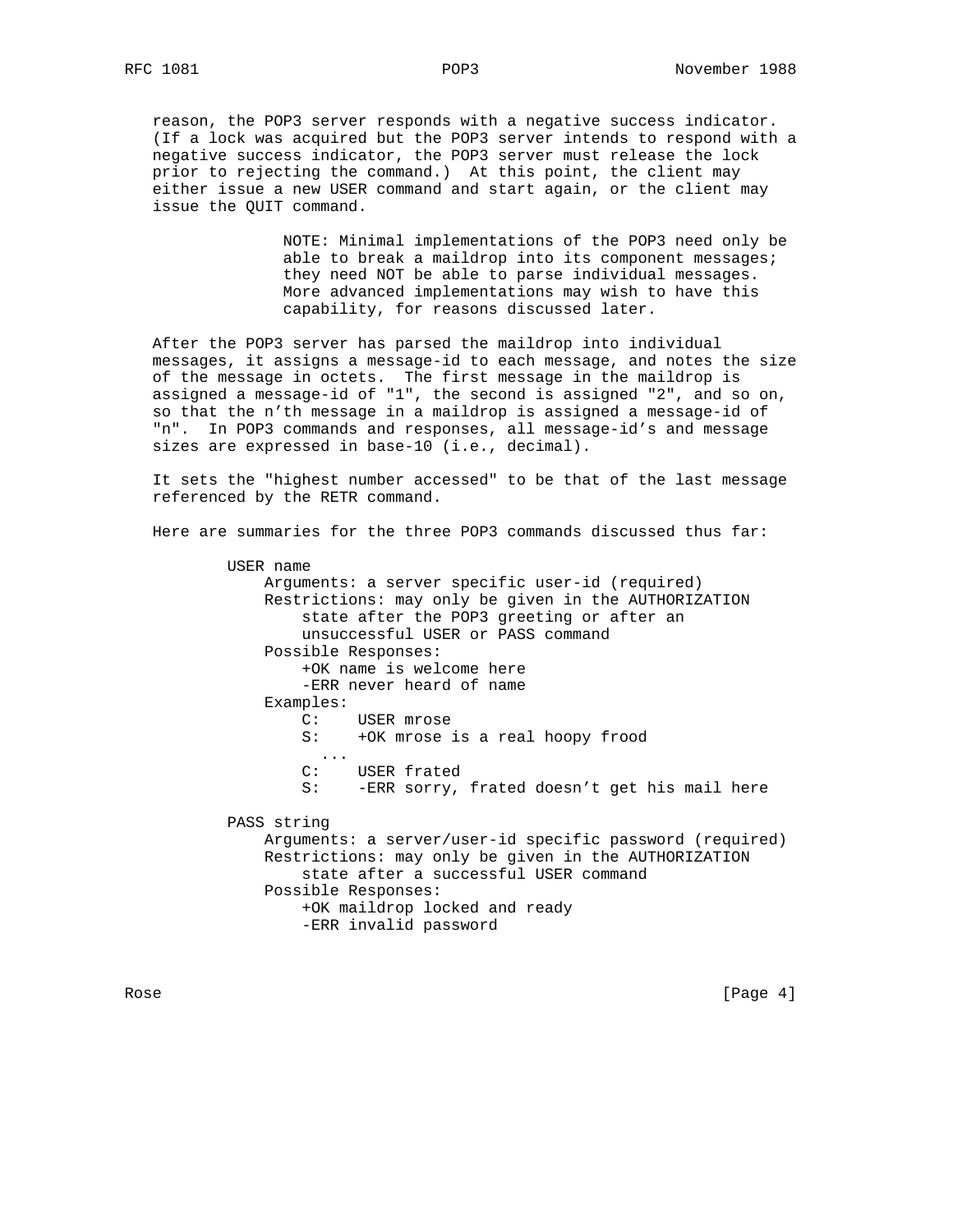-ERR unable to lock maildrop Examples: C: USER mrose S: +OK mrose is a real hoopy frood C: PASS secret S: +OK mrose's maildrop has 2 messages (320 octets) ... C: USER mrose S: +OK mrose is a real hoopy frood C: PASS secret S: -ERR unable to lock mrose's maildrop, file already locked QUIT Arguments: none Restrictions: none Possible Responses:  $+OK$ 

The TRANSACTION State

Examples:

C: QUIT

 Once the client has successfully identified itself to the POP3 server and the POP3 server has locked and burst the appropriate maildrop, the POP3 session is now in the TRANSACTION state. The client may now issue any of the following POP3 commands repeatedly. After each command, the POP3 server issues a response. Eventually, the client issues the QUIT command and the POP3 session enters the UPDATE state.

S: +OK dewey POP3 server signing off

Here are the POP3 commands valid in the TRANSACTION state:

STAT

 Arguments: none Restrictions: may only be given in the TRANSACTION state. Discussion:

 The POP3 server issues a positive response with a line containing information for the maildrop. This line is called a "drop listing" for that maildrop.

 In order to simplify parsing, all POP3 servers are required to use a certain format for drop listings. The first octets present must indicate the number of messages in the maildrop. Following this is the size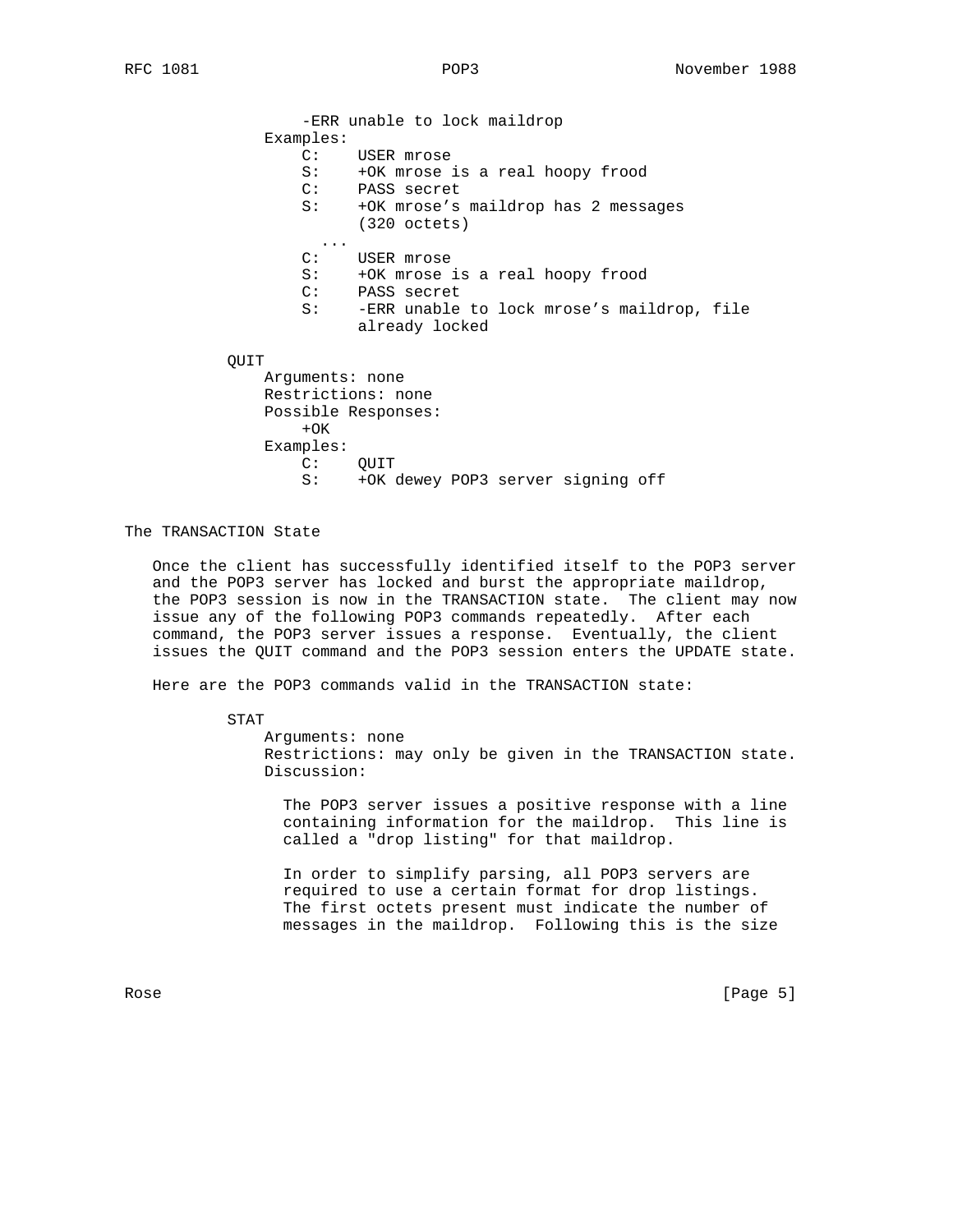of the maildrop in octets. This memo makes no requirement on what follows the maildrop size. Minimal implementations should just end that line of the response with a CRLF pair. More advanced implementations may include other information.

 NOTE: This memo STRONGLY discourages implementations from supplying additional information in the drop listing. Other, optional, facilities are discussed later on which permit the client to parse the messages in the maildrop.

 Note that messages marked as deleted are not counted in either total.

 Possible Responses: +OK nn mm Examples: C: STAT S: +OK 2 320

LIST [msg]

 Arguments: a message-id (optionally) If a message-id is given, it may NOT refer to a message marked as deleted. Restrictions: may only be given in the TRANSACTION state. Discussion:

 If an argument was given and the POP3 server issues a positive response with a line containing information for that message. This line is called a "scan listing" for that message.

 If no argument was given and the POP3 server issues a positive response, then the response given is multi-line. After the initial +OK, for each message in the maildrop, the POP3 server responds with a line containing information for that message. This line is called a "scan listing" for that message.

 In order to simplify parsing, all POP3 servers are required to use a certain format for scan listings. The first octets present must be the message-id of the message. Following the message-id is the size of the message in octets. This memo makes no requirement on what follows the message size in the scan listing. Minimal implementations should just end that line of

Rose [Page 6] [Page 6] [Page 6] [Page 6] [Page 6] [Page 6] [Page 6] [Page 6] [Page 6] [Page 6] [Page 6] [Page 6] [Page 6] [Page 6] [Page 6] [Page 6] [Page 6] [Page 6] [Page 6] [Page 6] [Page 6] [Page 6] [Page 6] [Page 6] [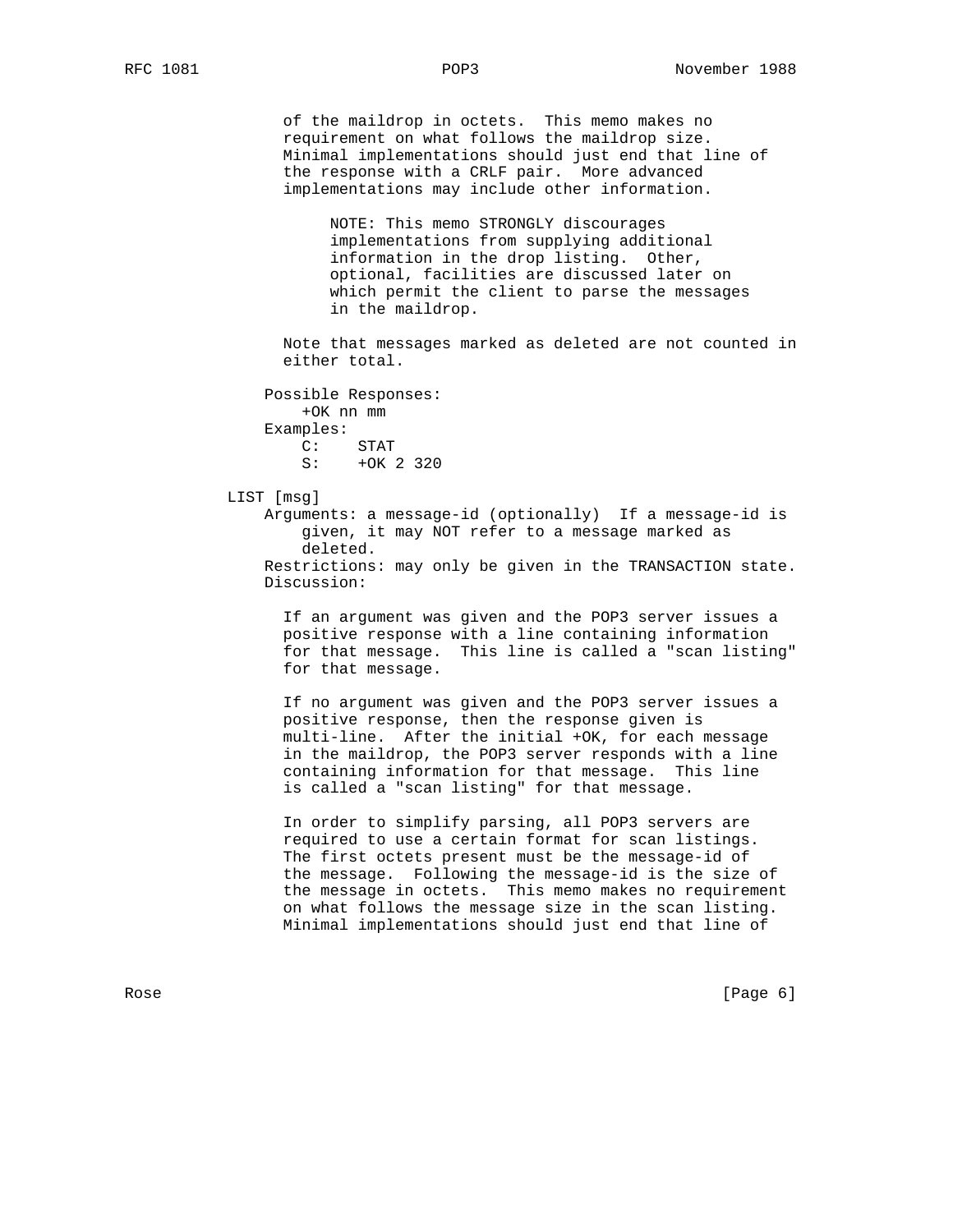the response with a CRLF pair. More advanced implementations may include other information, as parsed from the message.

 NOTE: This memo STRONGLY discourages implementations from supplying additional information in the scan listing. Other, optional, facilities are discussed later on which permit the client to parse the messages in the maildrop.

Note that messages marked as deleted are not listed.

Possible Responses:

 +OK scan listing follows -ERR no such message Examples: C: LIST S: +OK 2 messages (320 octets)<br>S: 1 120 S: 1 120 S: 2 200  $\mathsf{S}:$  .  $\overline{C}$ : LIST<sub>2</sub> S: +OK 2 200 ... C: LIST 3

- S: -ERR no such message, only 2 messages in maildrop
- RETR msg

 Arguments: a message-id (required) This message-id may NOT refer to a message marked as deleted. Restrictions: may only be given in the TRANSACTION state. Discussion:

 If the POP3 server issues a positive response, then the response given is multi-line. After the initial +OK, the POP3 server sends the message corresponding to the given message-id, being careful to byte-stuff the termination character (as with all multi-line responses).

 If the number associated with this message is higher than the "highest number accessed" in the maildrop, the POP3 server updates the "highest number accessed" to the number associated with this message.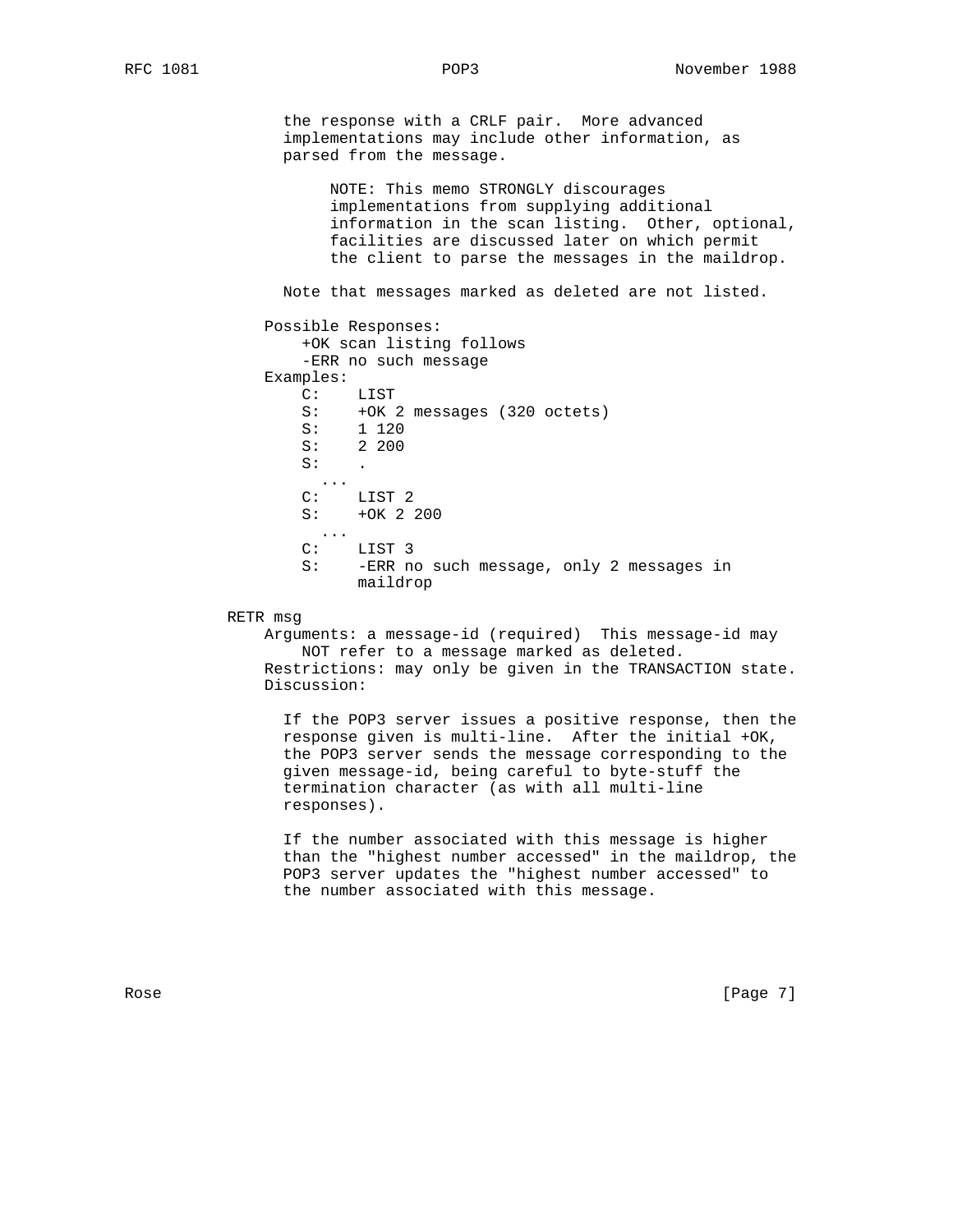Possible Responses: +OK message follows -ERR no such message Examples: C: RETR 1 S: +OK 120 octets<br>S: <the POP3 serve <the POP3 server sends the entire message here>  $\mathsf{S}:$   $\blacksquare$ 

DELE msg

 Arguments: a message-id (required) This message-id may NOT refer to a message marked as deleted. Restrictions: may only be given in the TRANSACTION state. Discussion:

 The POP3 server marks the message as deleted. Any future reference to the message-id associated with the message in a POP3 command generates an error. The POP3 server does not actually delete the message until the POP3 session enters the UPDATE state.

 If the number associated with this message is higher than the "highest number accessed" in the maildrop, the POP3 server updates the "highest number accessed" to the number associated with this message.

Possible Responses:

 +OK message deleted -ERR no such message Examples: C: DELE 1 S: +OK message 1 deleted ... C: DELE 2 S: -ERR message 2 already deleted

## NOOP

 Arguments: none Restrictions: may only be given in the TRANSACTION state. Discussion:

 The POP3 server does nothing, it merely replies with a positive response.

 Possible Responses:  $+OK$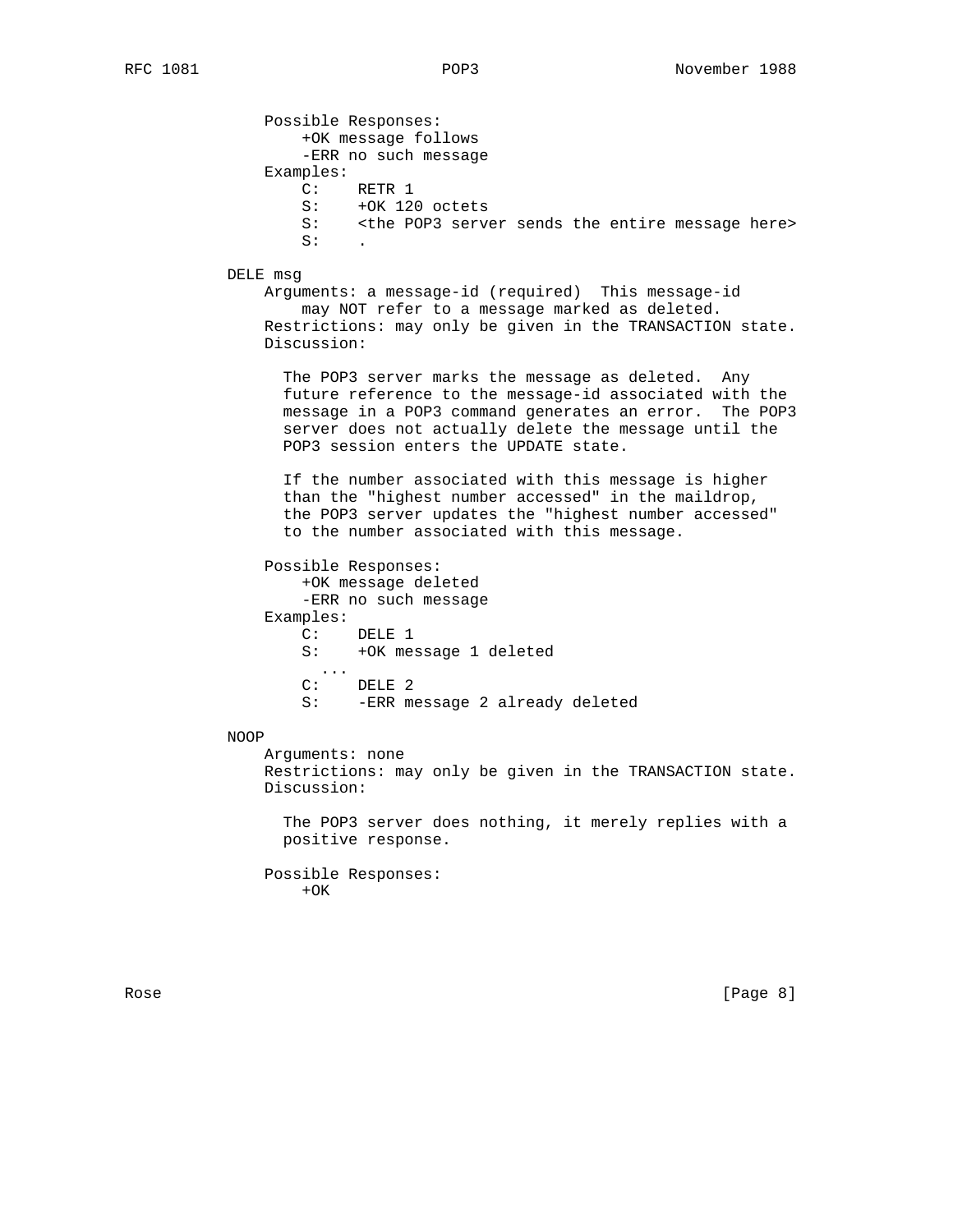| Examples: |       |
|-----------|-------|
| $C:$ NOOP |       |
| S:        | $+OK$ |

LAST

 Arguments: none Restrictions: may only be issued in the TRANSACTION state. Discussion:

 The POP3 server issues a positive response with a line containing the highest message number which accessed. Zero is returned in case no message in the maildrop has been accessed during previous transactions. A client may thereafter infer that messages, if any, numbered greater than the response to the LAST command are messages not yet accessed by the client.

```
 Possible Response:
+OK nn
```
Examples:

| $\mathsf{C}$ : | STAT                                                                      |
|----------------|---------------------------------------------------------------------------|
| S:             | $+OK$ 4 320                                                               |
| C:             | LAST                                                                      |
| S:             | $+OK1$                                                                    |
| $\mathbb{C}$ : | RETR <sub>3</sub>                                                         |
| S:             | +OK 120 octets                                                            |
| S:             | <the entire="" message<="" pop3="" sends="" server="" td="" the=""></the> |
|                | here>                                                                     |
| S:             | $\bullet$                                                                 |
| $\mathsf{C}$ : | LAST                                                                      |
| S:             | $+OK3$                                                                    |
| C:             | DELE <sub>2</sub>                                                         |
| S:             | +OK message 2 deleted                                                     |
| C:             | LAST                                                                      |
| S:             | $+OK3$                                                                    |
| C:             | RSET                                                                      |
| S:             | $+OK$                                                                     |
| $\mathbb{C}$ : | LAST                                                                      |
| S:             | $+OK$ 1                                                                   |
|                |                                                                           |
|                |                                                                           |

RSET

 Arguments: none Restrictions: may only be given in the TRANSACTION state. Discussion:

If any messages have been marked as deleted by the POP3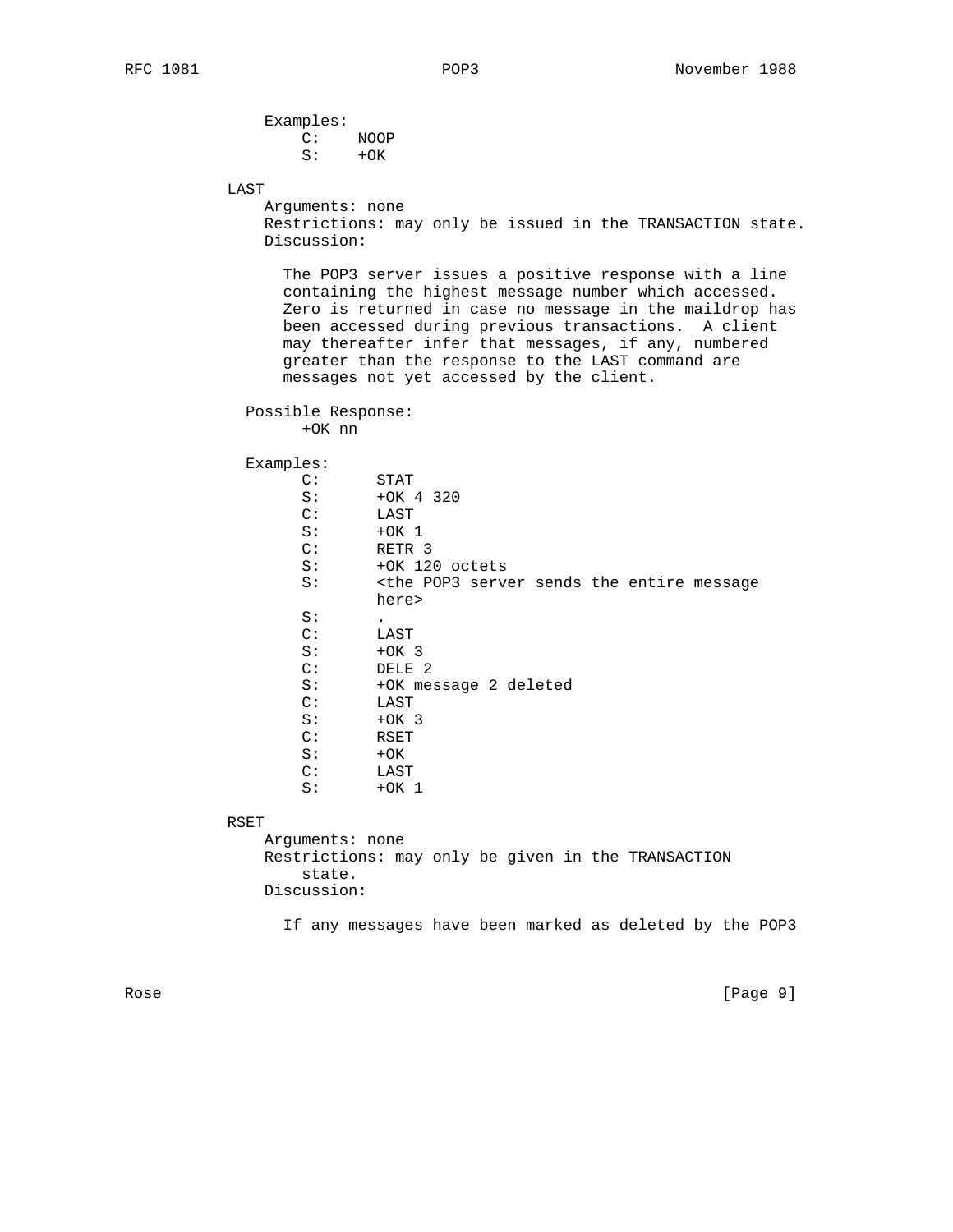server, they are unmarked. The POP3 server then replies with a positive response. In addition, the "highest number accessed" is also reset to the value determined at the beginning of the POP3 session.

 Possible Responses:  $+OK$  Examples: C: RSET S: +OK maildrop has 2 messages (320 octets)

The UPDATE State

 When the client issues the QUIT command from the TRANSACTION state, the POP3 session enters the UPDATE state. (Note that if the client issues the QUIT command from the AUTHORIZATION state, the POP3 session terminates but does NOT enter the UPDATE state.)

QUIT

 Arguments: none Restrictions: none Discussion:

> The POP3 server removes all messages marked as deleted from the maildrop. It then releases the exclusive-access lock on the maildrop and replies as to the success of these operations. The TCP connection is then closed.

 Possible Responses:  $+OK$  Examples: C: QUIT S: +OK dewey POP3 server signing off (maildrop empty)  $\overline{C}$ : C: QUIT<br>S: +OK +OK dewey POP3 server signing off (2 messages left)

Optional POP3 Commands

...

 The POP3 commands discussed above must be supported by all minimal implementations of POP3 servers.

Rose [Page 10]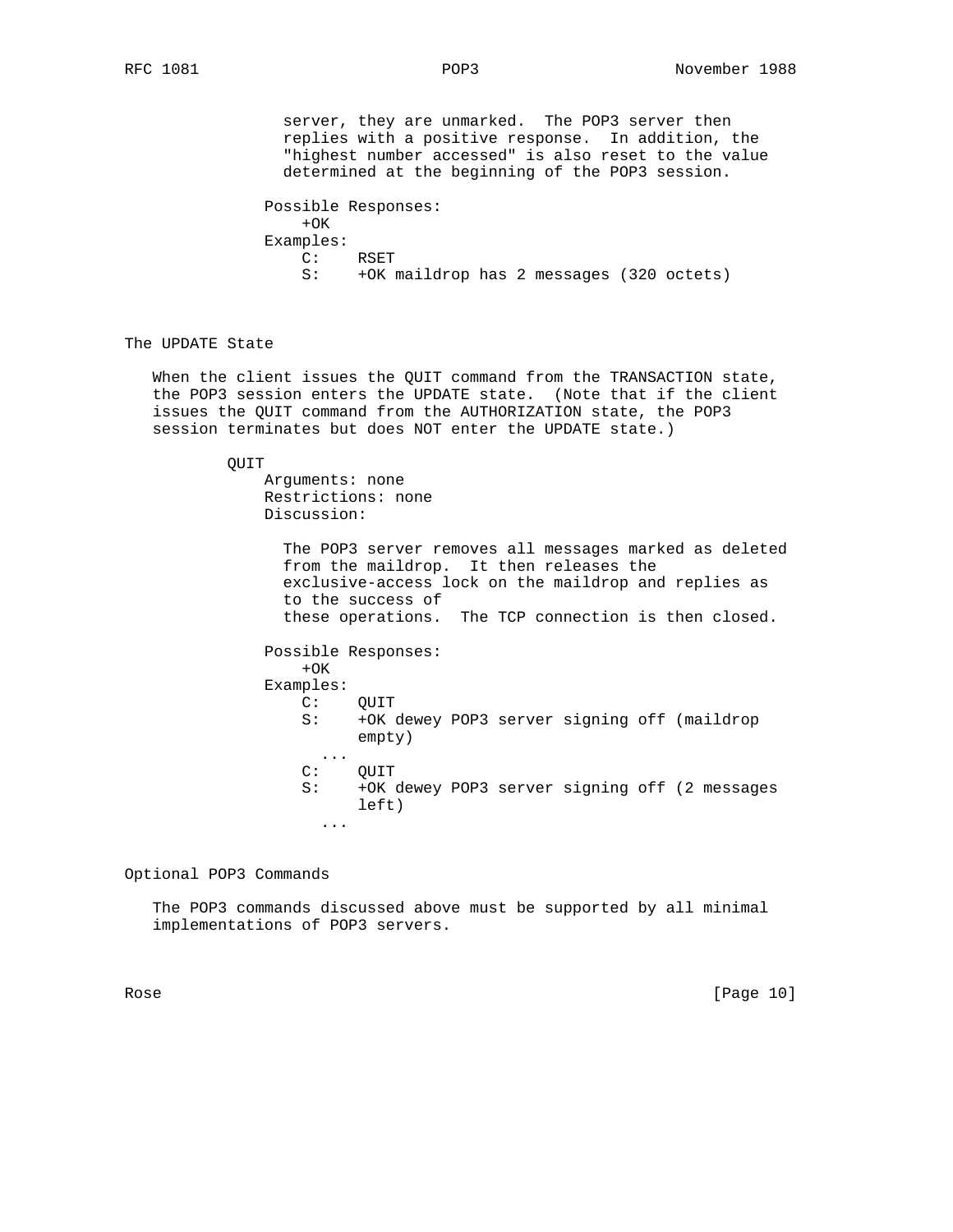The optional POP3 commands described below permit a POP3 client greater freedom in message handling, while preserving a simple POP3 server implementation.

> NOTE: This memo STRONGLY encourages implementations to support these commands in lieu of developing augmented drop and scan listings. In short, the philosophy of this memo is to put intelligence in the part of the POP3 client and not the POP3 server.

TOP msg n

 Arguments: a message-id (required) and a number. This message-id may NOT refer to a message marked as deleted. Restrictions: may only be given in the TRANSACTION state. Discussion:

 If the POP3 server issues a positive response, then the response given is multi-line. After the initial +OK, the POP3 server sends the headers of the message, the blank line separating the headers from the body, and then the number of lines indicated message's body, being careful to byte-stuff the termination character (as with all multi-line responses).

 Note that if the number of lines requested by the POP3 client is greater than than the number of lines in the body, then the POP3 server sends the entire message.

 Possible Responses: +OK top of message follows -ERR no such message Examples: C: TOP 10  $S: +OK$ S: < the POP3 server sends the headers of the message, a blank line, and the first 10 lines of the body of the message>  $\mathsf{S}:$  .  $\overline{C}$ : TOP 100 S: - ERR no such message RPOP user Arguments: a client specific user-id (required) Restrictions: may only be given in the AUTHORIZATION state after a successful USER command; in addition,

may only be given if the client used a reserved

Rose [Page 11]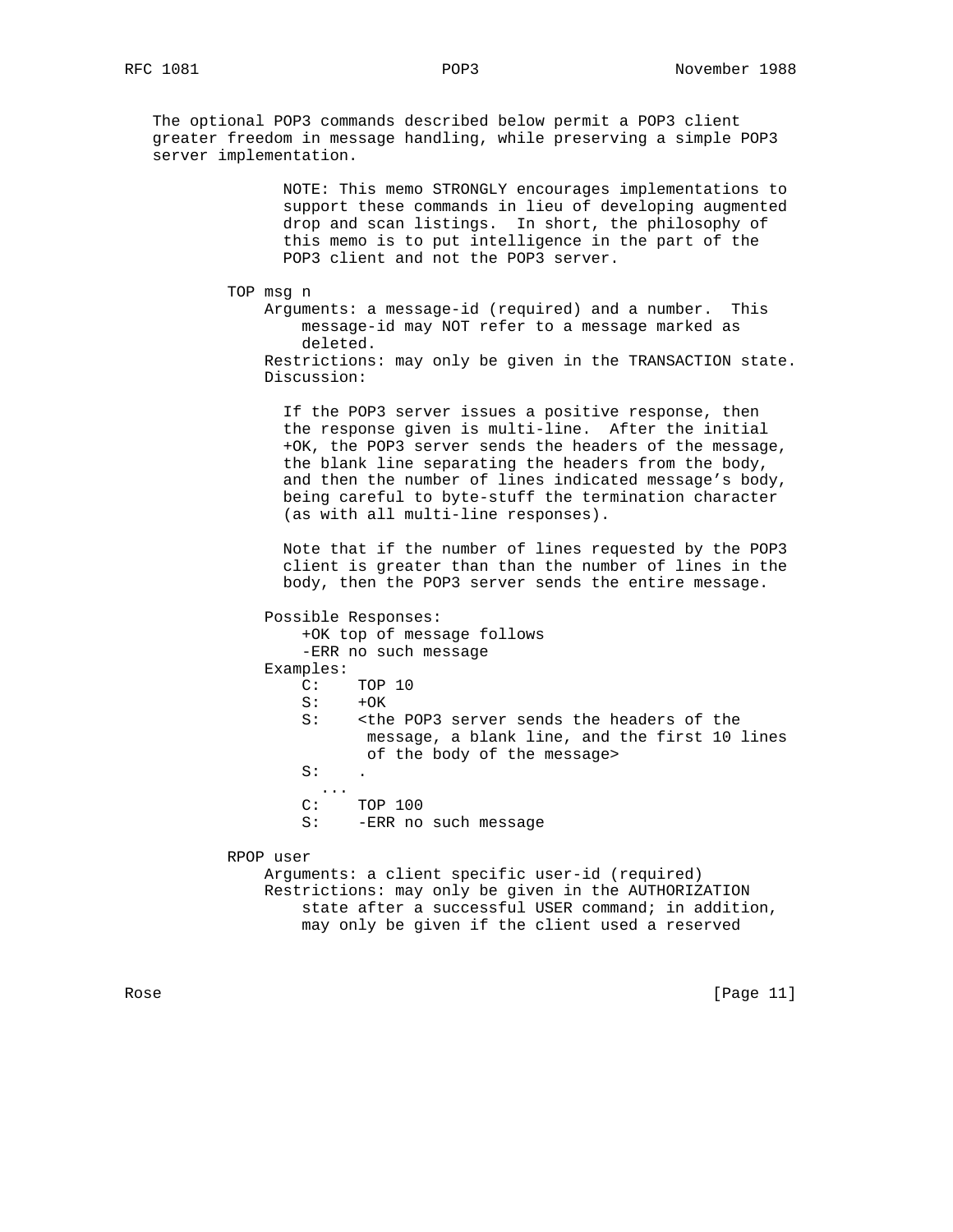(privileged) TCP port to connect to the server. Discussion:

 The RPOP command may be used instead of the PASS command to authenticate access to the maildrop. In order for this command to be successful, the POP3 client must use a reserved TCP port (port < 1024) to connect tothe server. The POP3 server uses the argument pair from the USER and RPOP commands to determine if the client should be given access to the appropriate maildrop. Unlike the PASS command however, the POP3 server considers if the remote user specified by the RPOP command who resides on the POP3 client host is allowed to access the maildrop for the user specified by the USER command (e.g., on Berkeley UNIX, the .rhosts mechanism is used). With the exception of this differing in authentication, this command is identical to the PASS command.

 Note that the use of this feature has allowed much wider penetration into numerous hosts on local networks (and sometimes remote networks) by those who gain illegal access to computers by guessing passwords or otherwise breaking into the system.

 Possible Responses: +OK maildrop locked and ready -ERR permission denied Examples: C: USER mrose S: +OK mrose is a real hoopy frood C: RPOP mrose S: +OK mrose's maildrop has 2 messages (320 octets) Minimal POP3 Commands:

USER name **valid** in the AUTHORIZATION state PASS string QUIT STAT valid in the TRANSACTION state LIST [msg] RETR msg DELE msg NOOP LAST RSET

Rose [Page 12]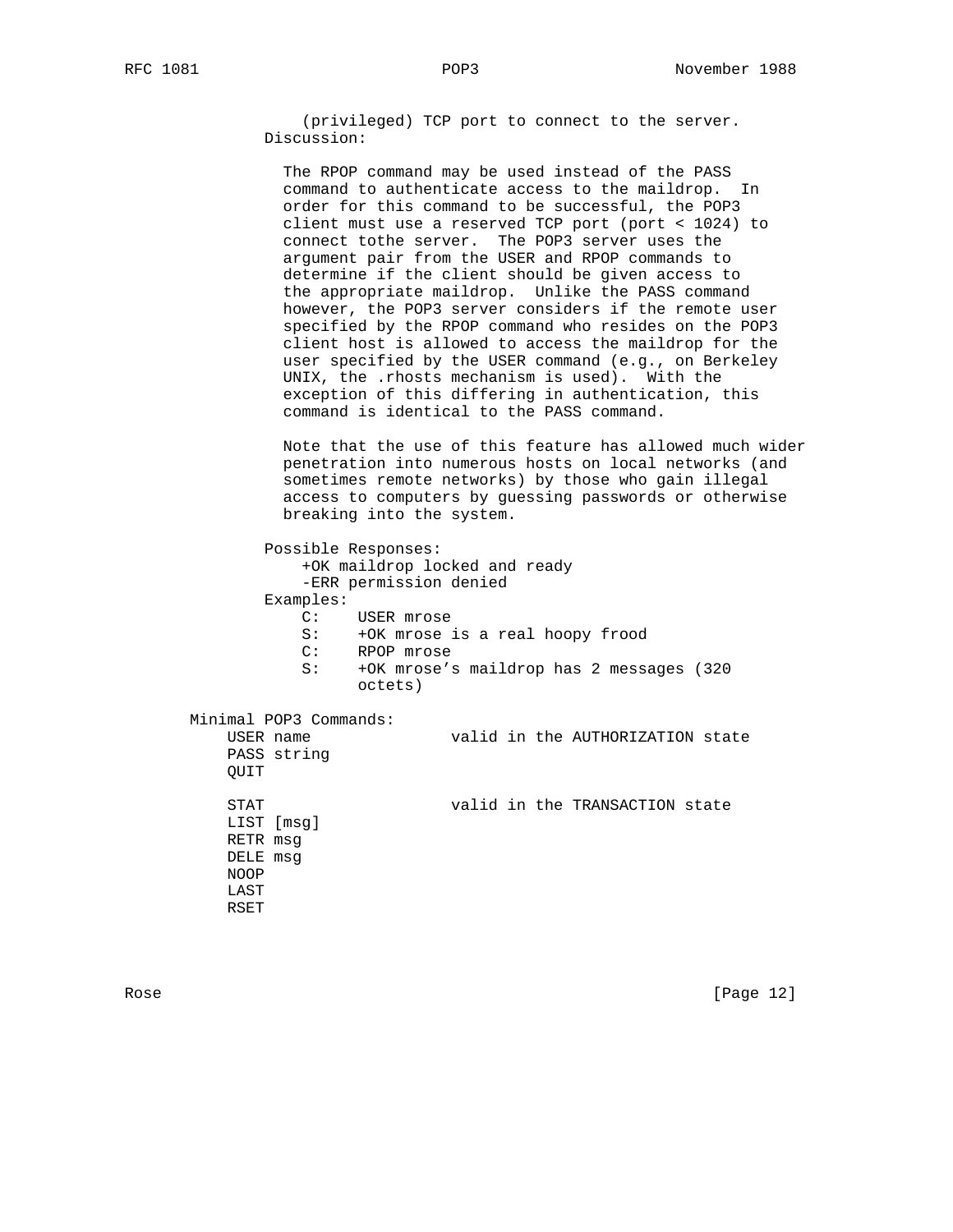QUIT valid in the UPDATE state Optional POP3 Commands: RPOP user valid in the AUTHORIZATION state TOP msg n valid in the TRANSACTION state POP3 Replies:  $+OK$  -ERR Note that with the exception of the STAT command, the reply given by the POP3 server to any command is significant only to "+OK" and "-ERR". Any text occurring after this reply may be ignored by the client. Example POP3 Session S: <wait for connection on TCP port 110> ... C: <open connection> S: +OK dewey POP3 server ready (Comments to: PostMaster@UDEL.EDU) C: USER mrose S: +OK mrose is a real hoopy frood<br>C: PASS secret PASS secret S: +OK mrose's maildrop has 2 messages (320 octets) C: STAT S: +0K 2 320<br>C: LIST LIST S: +OK 2 messages (320 octets)<br>S: 1 120 S: 1 120 S: 2 200  $S:$  C: RETR 1 S: +OK 120 octets S: <the POP3 server sends message 1>  $S:$  C: DELE 1 S: +OK message 1 deleted C: RETR 2 S: +OK 200 octets S: <the POP3 server sends message 2>  $S:$  C: DELE 2 S: +OK message 2 deleted C: QUIT

Rose [Page 13]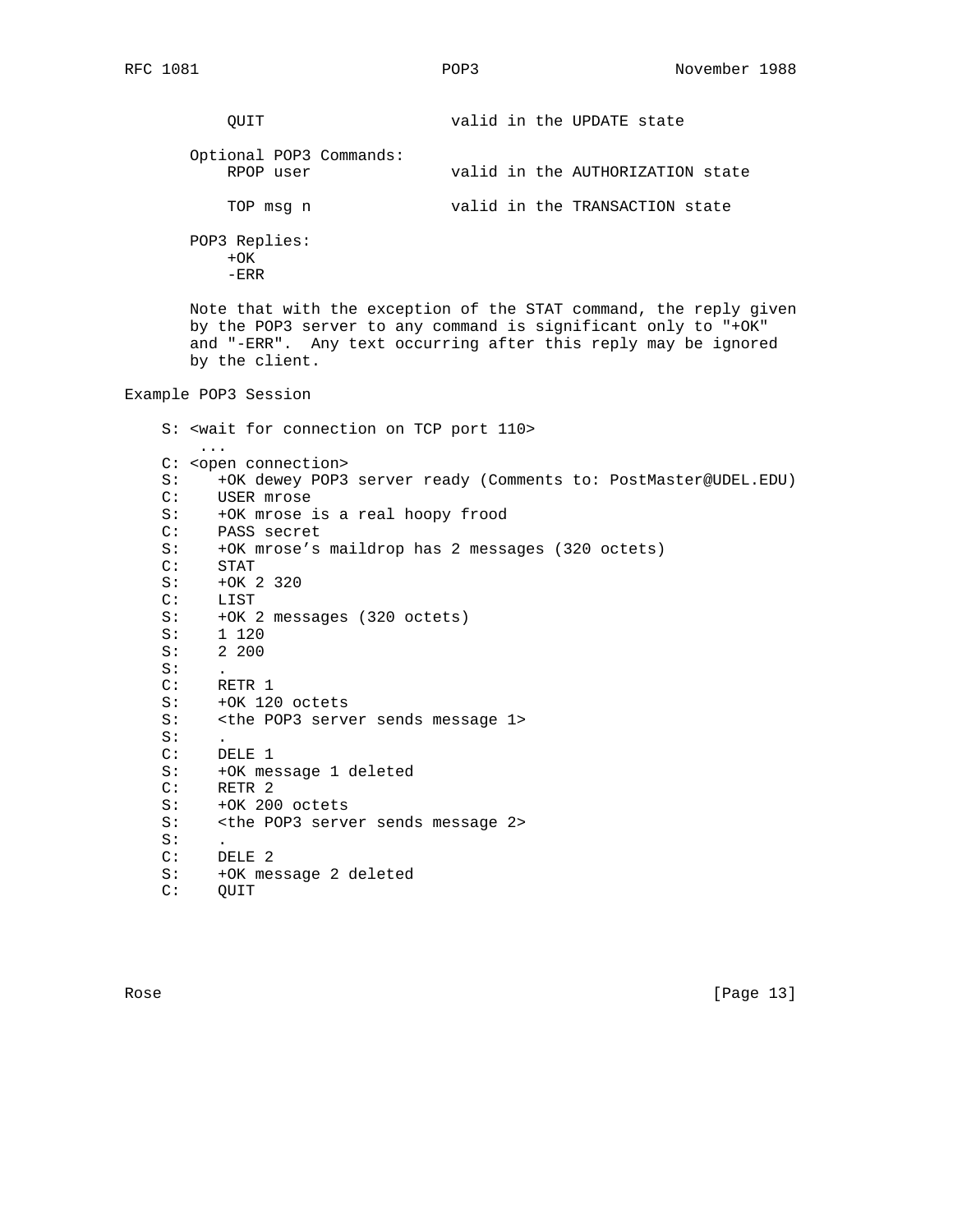S: +OK dewey POP3 server signing off (maildrop empty)

- C: <close connection>
- S: <wait for next connection>

## Message Format

 All messages transmitted during a POP3 session are assumed to conform to the standard for the format of Internet text messages [RFC822].

 It is important to note that the byte count for a message on the server host may differ from the octet count assigned to that message due to local conventions for designating end-of-line. Usually, during the AUTHORIZATION state of the POP3 session, the POP3 client can calculate the size of each message in octets when it parses the maildrop into messages. For example, if the POP3 server host internally represents end-of-line as a single character, then the POP3 server simply counts each occurrence of this character in a message as two octets. Note that lines in the message which start with the termination octet need not be counted twice, since the POP3 client will remove all byte-stuffed termination characters when it receives a multi-line response.

The POP and the Split-UA model

 The underlying paradigm in which the POP3 functions is that of a split-UA model. The POP3 client host, being a remote PC based workstation, acts solely as a client to the message transport system. It does not provide delivery/authentication services to others. Hence, it is acting as a UA, on behalf of the person using the workstation. Furthermore, the workstation uses SMTP to enter mail into the MTS.

 In this sense, we have two UA functions which interface to the message transport system: Posting (SMTP) and Retrieval (POP3). The entity which supports this type of environment is called a split-UA (since the user agent is split between two hosts which must interoperate to provide these functions).

> ASIDE: Others might term this a remote-UA instead. There are arguments supporting the use of both terms.

 This memo has explicitly referenced TCP as the underlying transport agent for the POP3. This need not be the case. In the MZnet split- UA, for example, personal micro-computer systems are used which do not have IP-style networking capability. To connect to the POP3 server host, a PC establishes a terminal connection using some simple protocol (PhoneNet). A program on the PC drives the connection, first establishing a login session as a normal user. The login shell

Rose [Page 14]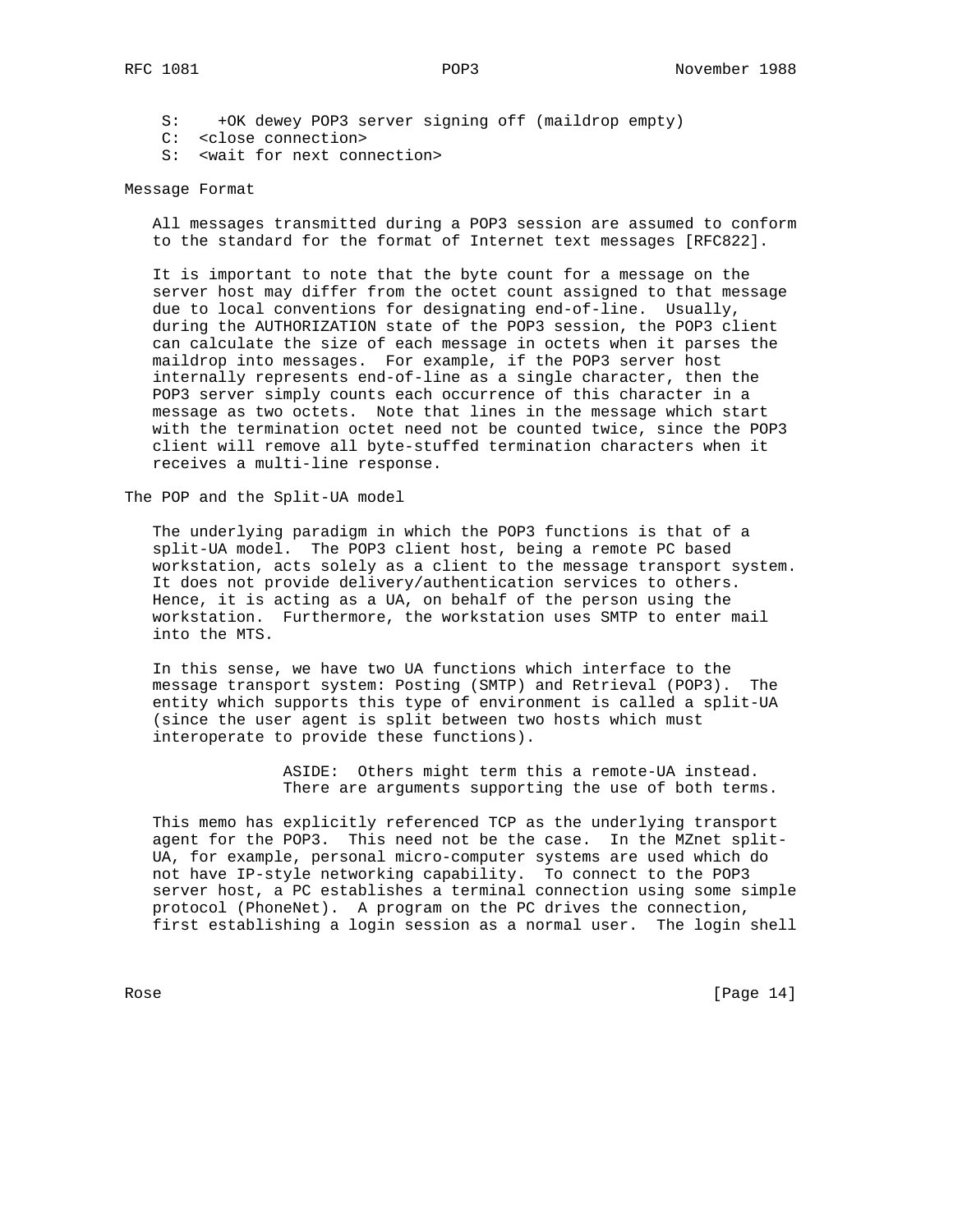for this pseudo-user is a program which drives the other half of the terminal protocol and communicates with one of two servers. Although MZnet can support several PCs, a single pseudo-user login is present on the server host. The user-id and password for this pseudo-user login is known to all members of MZnet. Hence, the first action of the login shell, after starting the terminal protocol, is to demand a USER/PASS authorization pair from the PC. This second level of authorization is used to ascertain who is interacting with the MTS. Although the server host is deemed to support a "trusted" MTS entity, PCs in MZnet are not. Naturally, the USER/PASS authorization pair for a PC is known only to the owner of the PC (in theory, at least).

 After successfully verifying the identity of the client, a modified SMTP server is started, and the PC posts mail with the server host. After the QUIT command is given to the SMTP server and it terminates, a modified POP3 server is started, and the PC retrieves mail from the server host. After the QUIT command is given to the POP3 server and it terminates, the login shell for the pseudo-user terminates the terminal protocol and logs the job out. The PC then closes the terminal connection to the server host.

 The SMTP server used by MZnet is modified in the sense that it knows that it's talking to a user agent and not a "trusted" entity in the message transport system. Hence, it does performs the validation activities normally performed by an entity in the MTS when it accepts a message from a UA.

 The POP3 server used by MZnet is modified in the sense that it does not require a USER/PASS combination before entering the TRANSACTION state. The reason for this (of course) is that the PC has already identified itself during the second-level authorization step described above.

> NOTE: Truth in advertising laws require that the author of this memo state that MZnet has not actually been fully implemented. The concepts presented and proven by the project led to the notion of the MZnet split-slot model. This notion has inspired the split-UA concept described in this memo, led to the author's interest in the POP, and heavily influenced the the description of the POP3 herein.

 In fact, some UAs present in the Internet already support the notion of posting directly to an SMTP server and retrieving mail directly from a POP server, even if the POP server and client resided on the same host!

ASIDE: this discussion raises an issue which this memo

Rose [Page 15]